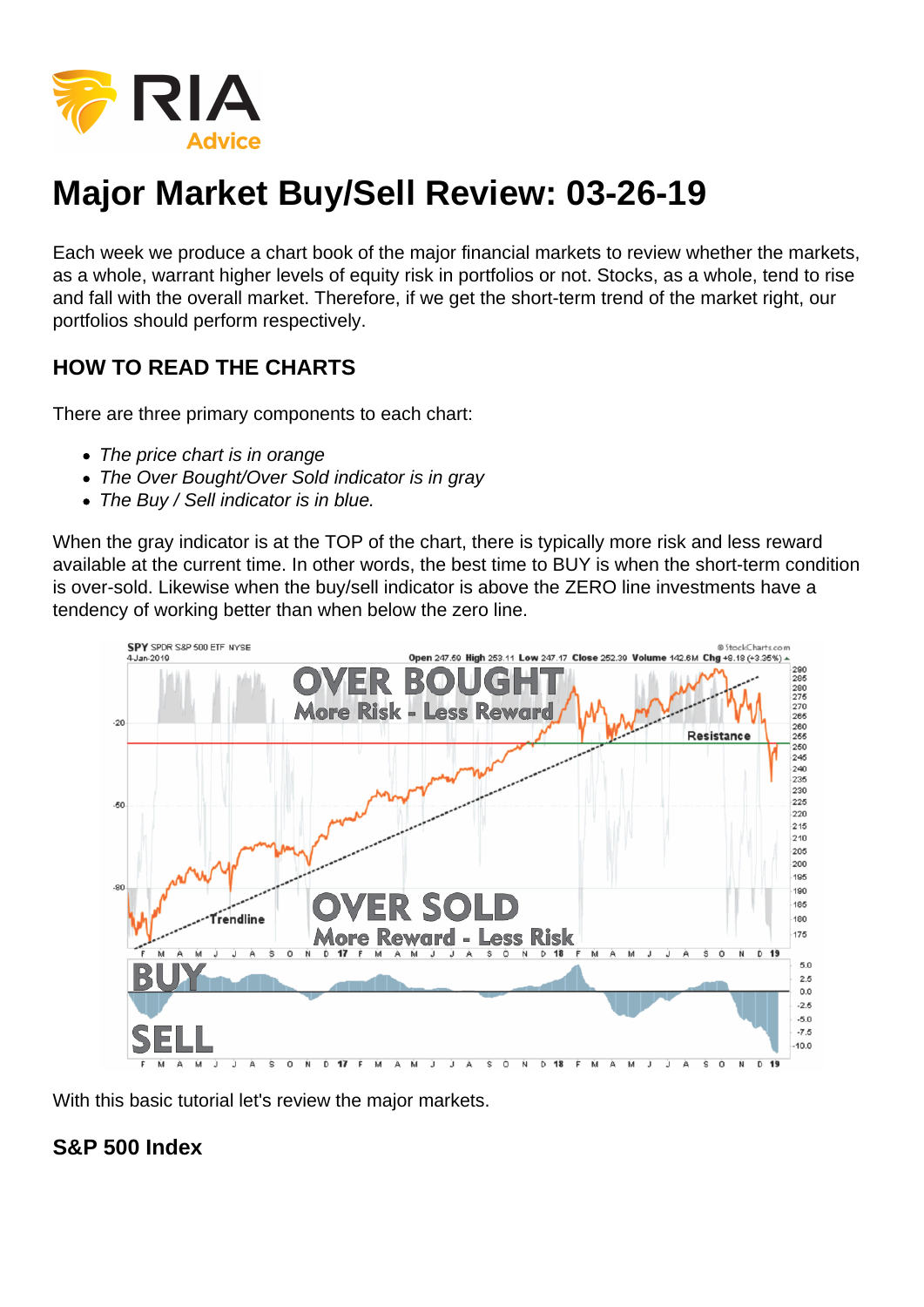- The rally off of the 200-dma, as we previously discussed, was expected and the break above 2800 resistance sets up a test of all-time highs.
- The sell off on Friday has SPY testing 280 which will be important support to hold.
- However, with SPY still very overbought, further corrective action would not be surprising.
- Short-Term Positioning: Bullish
	- Last Week: Added 1/2 position bring position to full weight.
	- This Week: Hold
	- Stop-loss remains at \$275
- Long-Term Positioning: Neutral

Dow Jones Industrial Average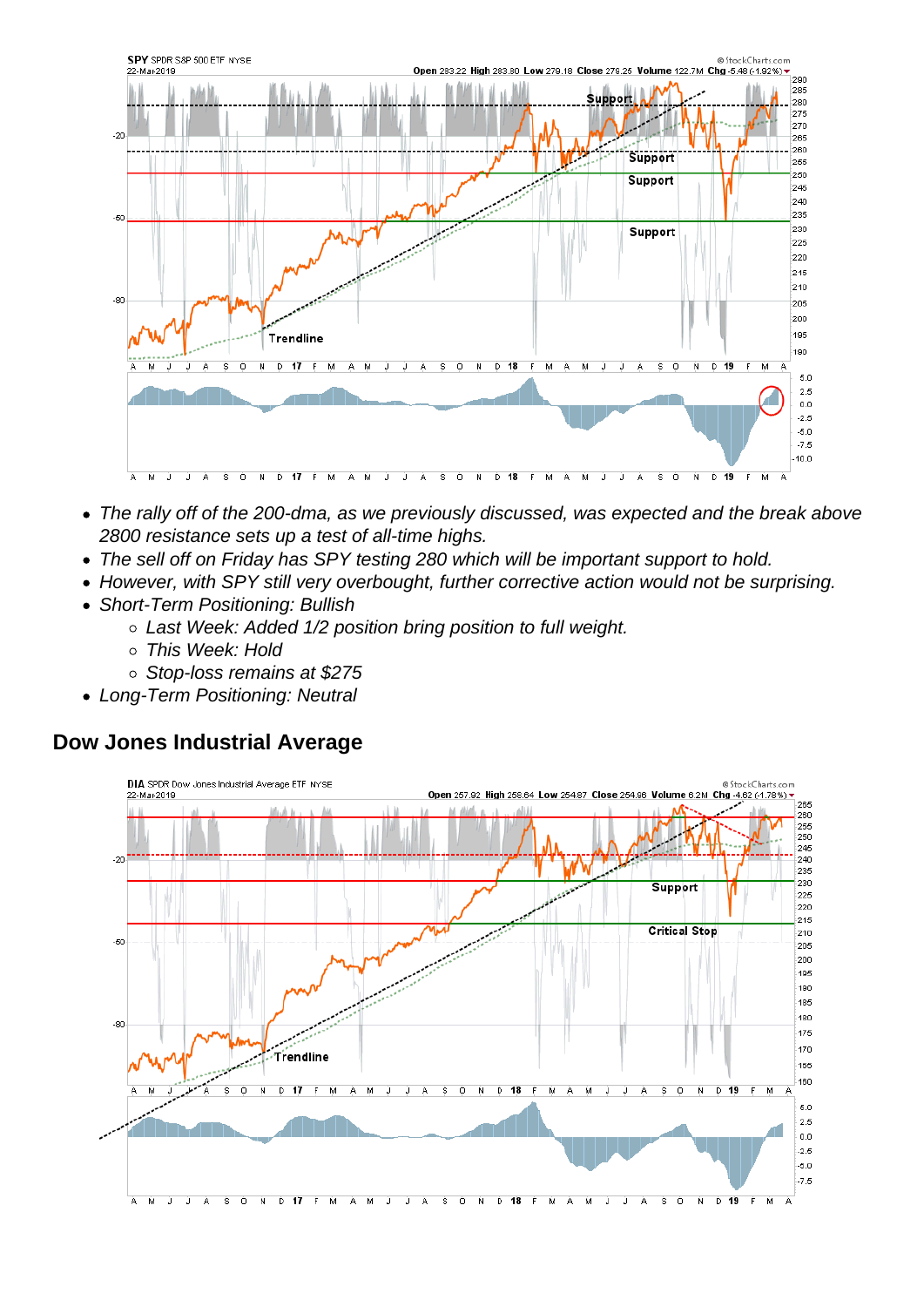- Recent rally failed for a second time at the January highs and remains very overbought.
- DIA remains well above its 200-dma but that will be critical support.
- A "buy signal" is in place
- Market is back to extreme overbought, so a break above resistance is key before taking on additional exposure. Most of the underperformance can be attributed to BA over the last couple of weeks, due to its impact on the index, focus on SPY and QQQ for now until there is so resolution with BA.
- Short-Term Positioning: Neutral
	- Last Week: Hold 1/2 of position
	- This Week: Hold 1/2 of position
	- Stop-loss remains at \$250
- Long-Term Positioning: Neutral

Nasdaq Composite

- By far the best looking chart of the 5-major domestic indices.
- A buy signal was triggered following a successful retest of the 200-dma
- Market remains very overbought but the failure last week at minor resistance may set up a buying opportunity if further correction action continues this week.
- Short-Term Positioning: Bullish
	- Last Week: Added 1/2 position bringing total back to full weight.
	- This Week: Hold position
	- o Stop-loss remains at \$170
- Long-Term Positioning: Neutral

S&P 600 Index (Small-Cap)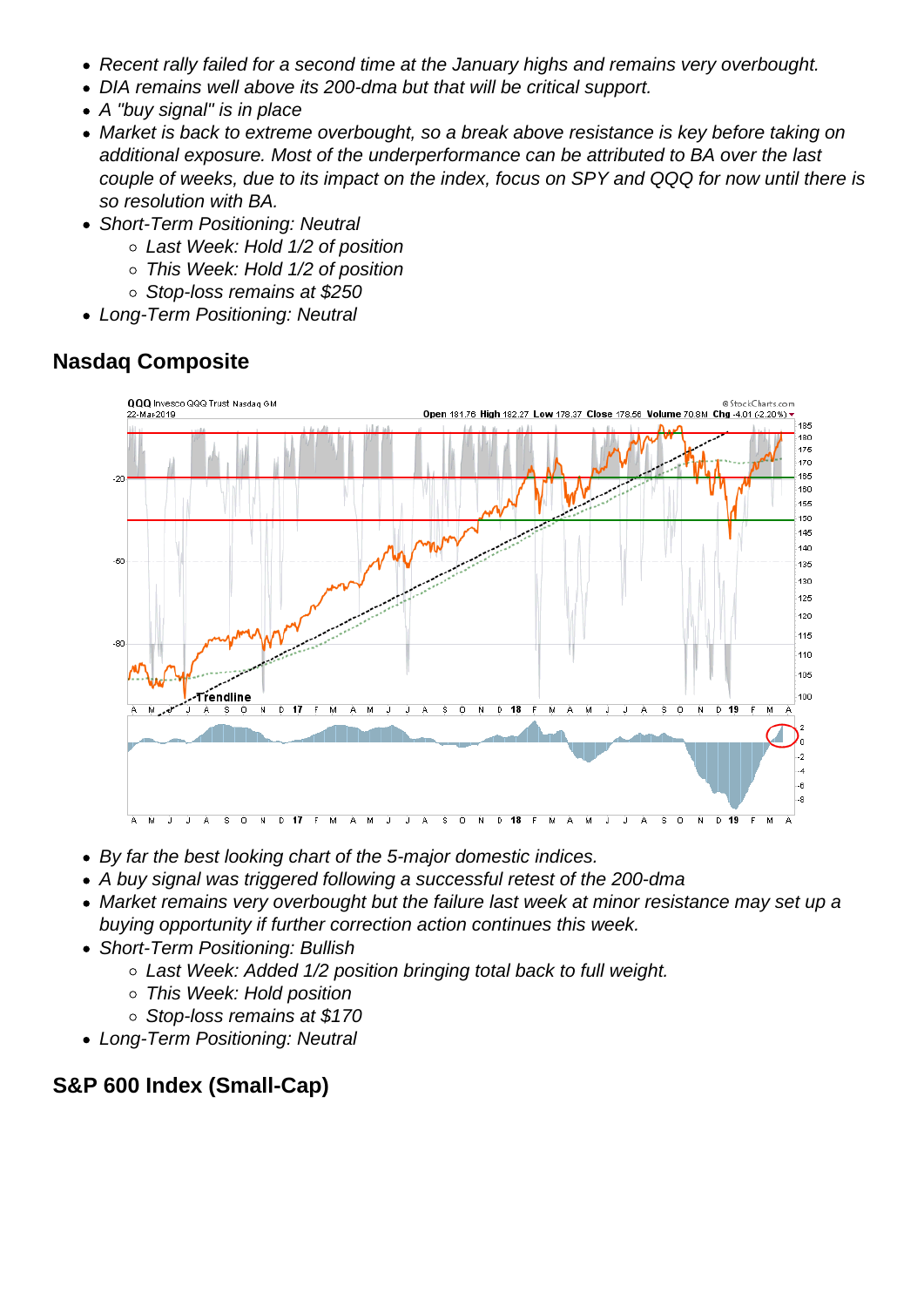- Recent rally failed at the 200-dma, and has now established a new downtrend with a lower high on the bounce and the break of previous support at the Oct-Nov lows.
- Current on a "buy" signal but no reason to buy at this time.
- Small-caps have reversed their overbought condition and is now oversold. A bounce next week would not be surprising, but again, small-caps are not "buyable" currently.
- Short-Term Positioning: Bearish
	- Last Week: Hold 1/2 of position
	- o This Week: Sell last 1/2 of position
	- o Stop-loss triggered with break on Friday, sell last 1/2 position on Monday
- Long-Term Positioning: Bearish

S&P 400 Index (Mid-Cap)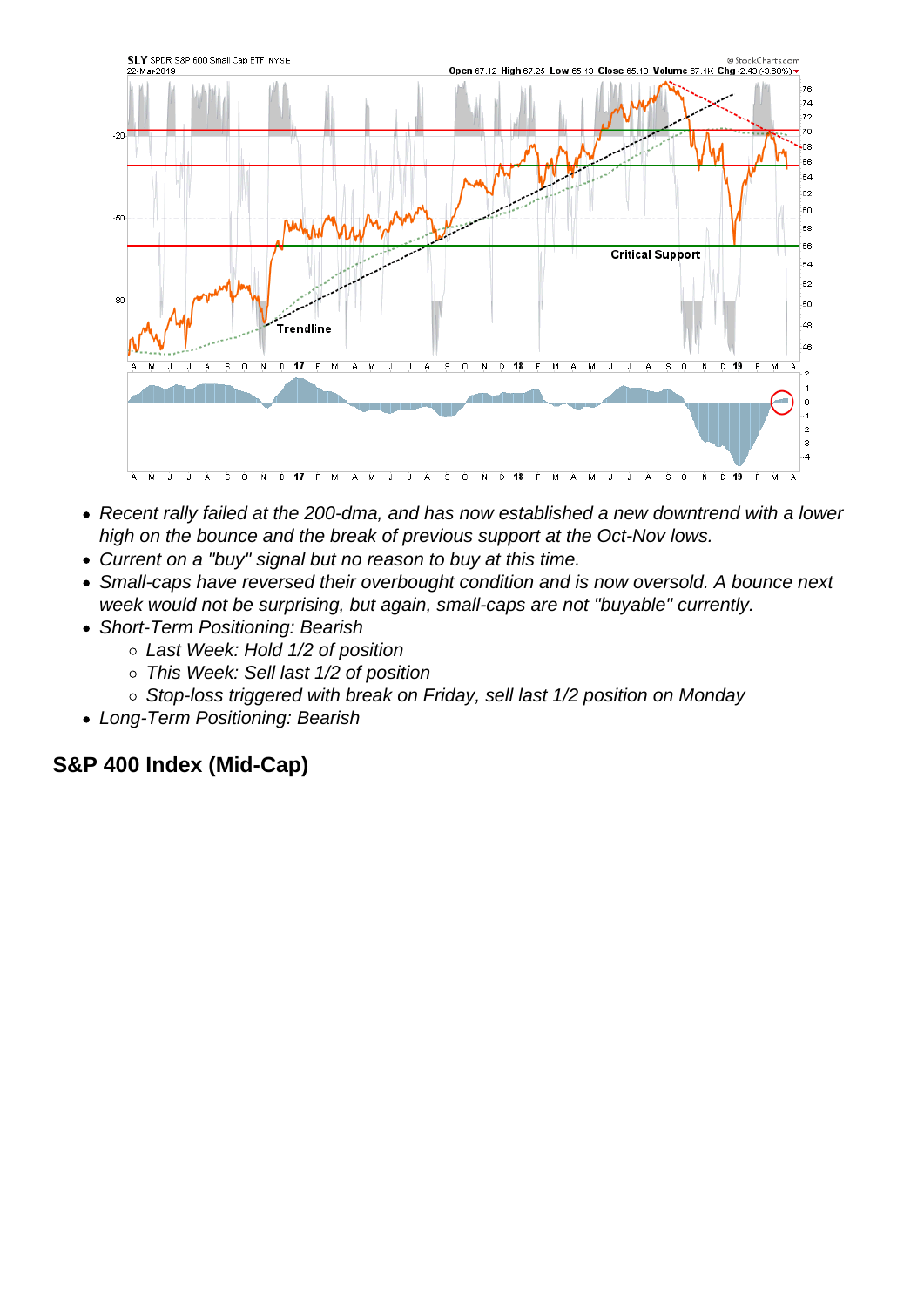- Like it's small-cap brethren, the recent rally failed to hold the 200-dma, has created a new downtrend, and broke back below the Oct-Nov highs.
- Mid-caps have recently flipped back onto a buy signal. However, the recent correction has not completely reduced the overbought condition yet.
- Short-Term Positioning: Bearish
	- Last Week: After taking profits previously, hold 1/2 of position
	- o This Week: Sell last 1/2 of position
	- o Stop-loss triggered with break on Friday, sell last 1/2 position on Monday
- Long-Term Positioning: Bearish

Emerging Markets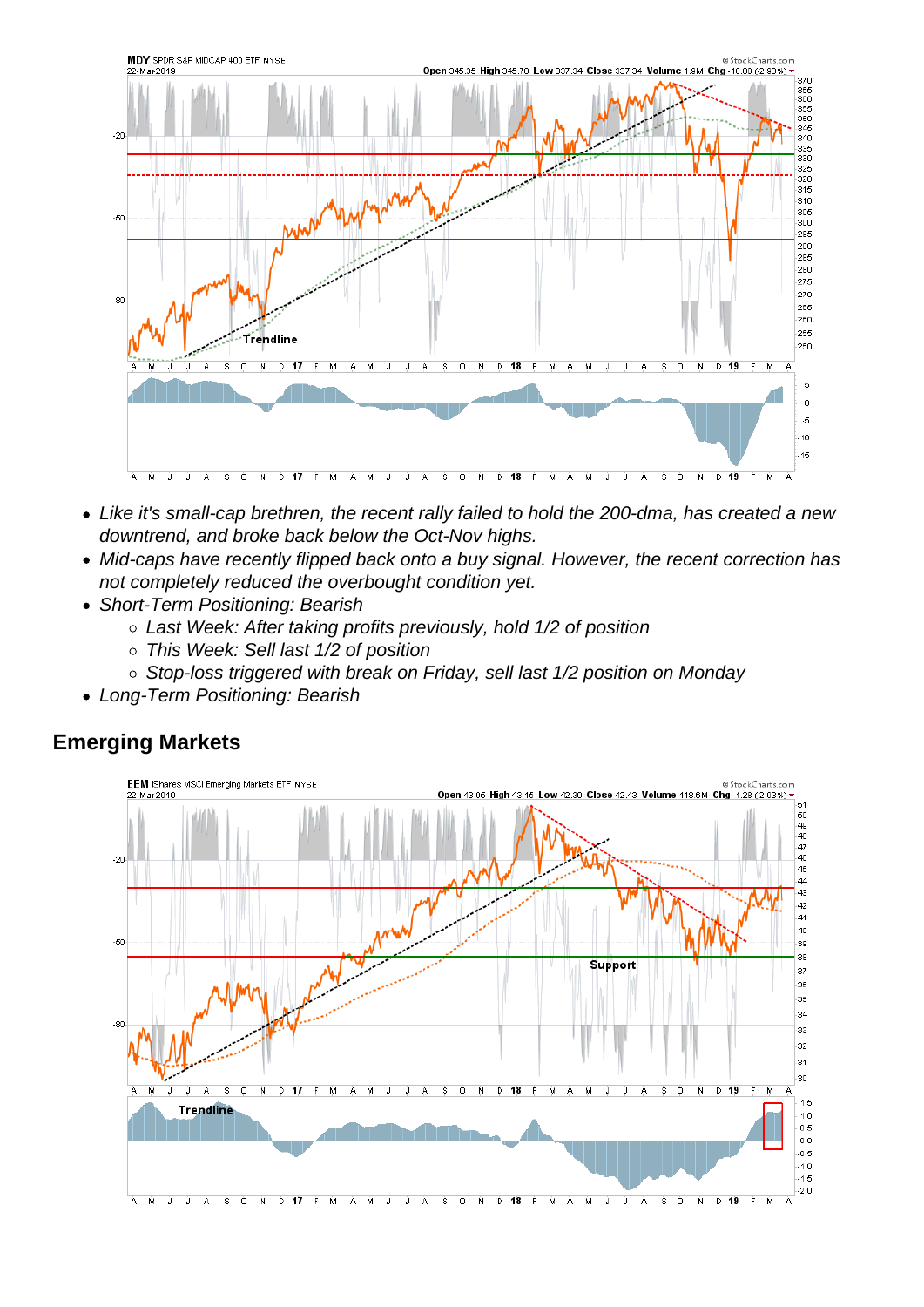- EEM recently testing its 200-dma for a second time.
- Unfortunately, it has also failed a third time at overhead resistance.
- The extreme overbought condition is being worked off, so it will be important for EEM to continue to maintain support over the next week.
- After adding a 1/2 position to portfolios we suggested a short-term corrective action was likely. If the position holds support and turns up and breaks recent highs, we will add to our holdings.
- Short-Term Positioning: Bullish
	- Last Week: Hold current position.
	- This Week: Hold current position.
	- Stop-loss remains at \$41
- Long-Term Positioning: Bearish

International Markets

- Recent rally finally pushed above the 200-dma. However, the sell off on Friday is now testing that 200-dma. It is import for EFA to turn that resistance into support this next week.
- The downtrend from all-time highs and remains and international markets are extremely overbought.
- While a "buy signal" has been triggered, EFA remains very overbought in the short-term.
- Short-Term Positioning: Neutral
	- Last Week: After taking profits, hold 1/2 of position
	- This Week: Hold 1/2 of position, looking to add second 1/2 if support holds
	- Stop-loss moved up to \$63
- Long-Term Positioning: Bearish

West Texas Intermediate Crude (Oil)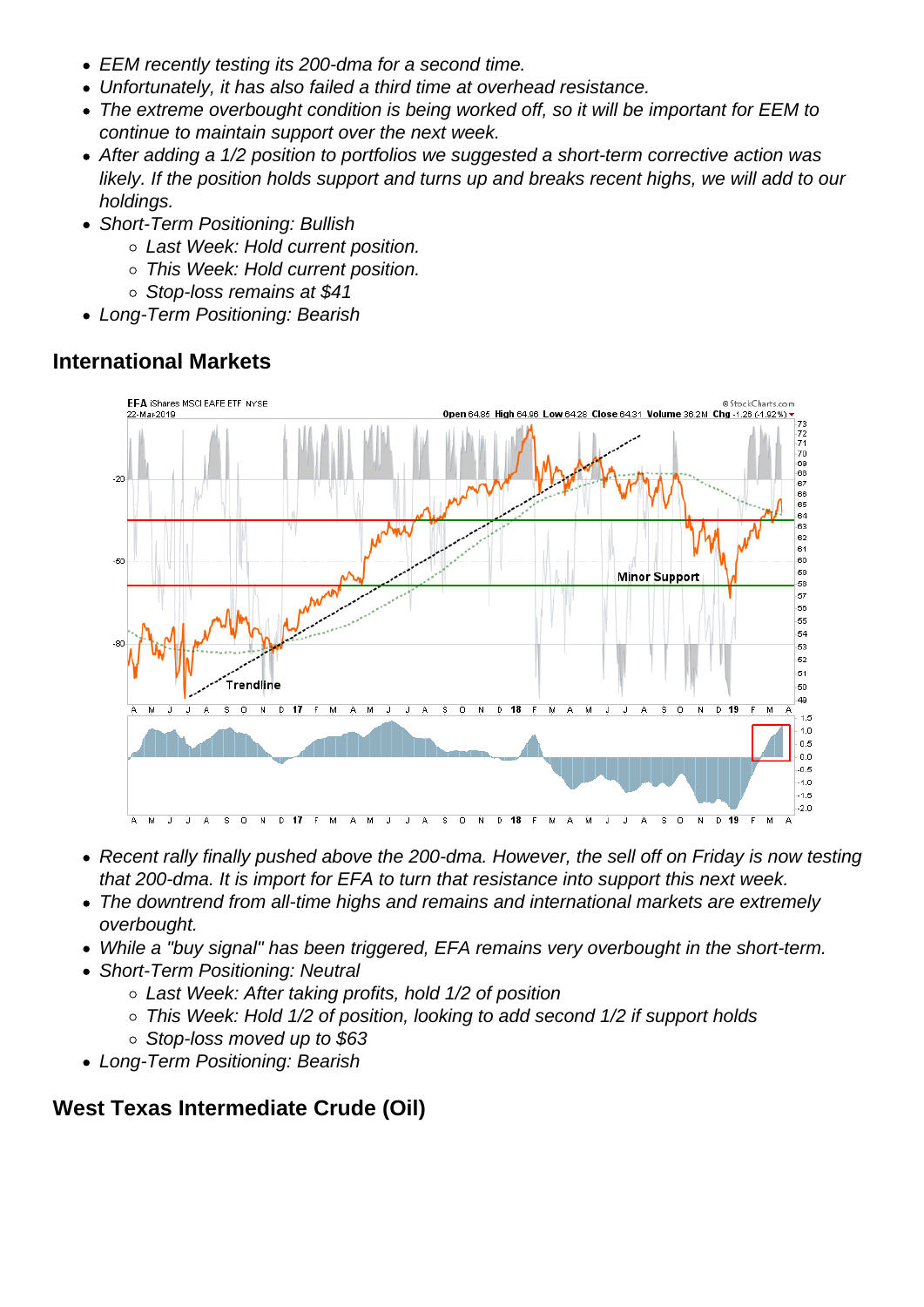- Oil showed some muscle by breaking above the 3-year trend channel and above the 38.2% Fibonacci retracement.
- However, as noted last week, \$60 was the next major resistance level at the 50% retracement which will coincide with the downward trending 200-dma. Oil failed at that level lest week.
- Oil has triggered a buy signal, but remains extremely overbought.
- Short-Term Positioning: Neutral
	- Last Week: After taking profits, hold 1/2 position
	- o This Week: Hold 1/2 position, look for a break above the 50% retracement.
	- $\circ$  Stop-loss adjusted to \$55
- Long-Term Positioning: Bearish

Gold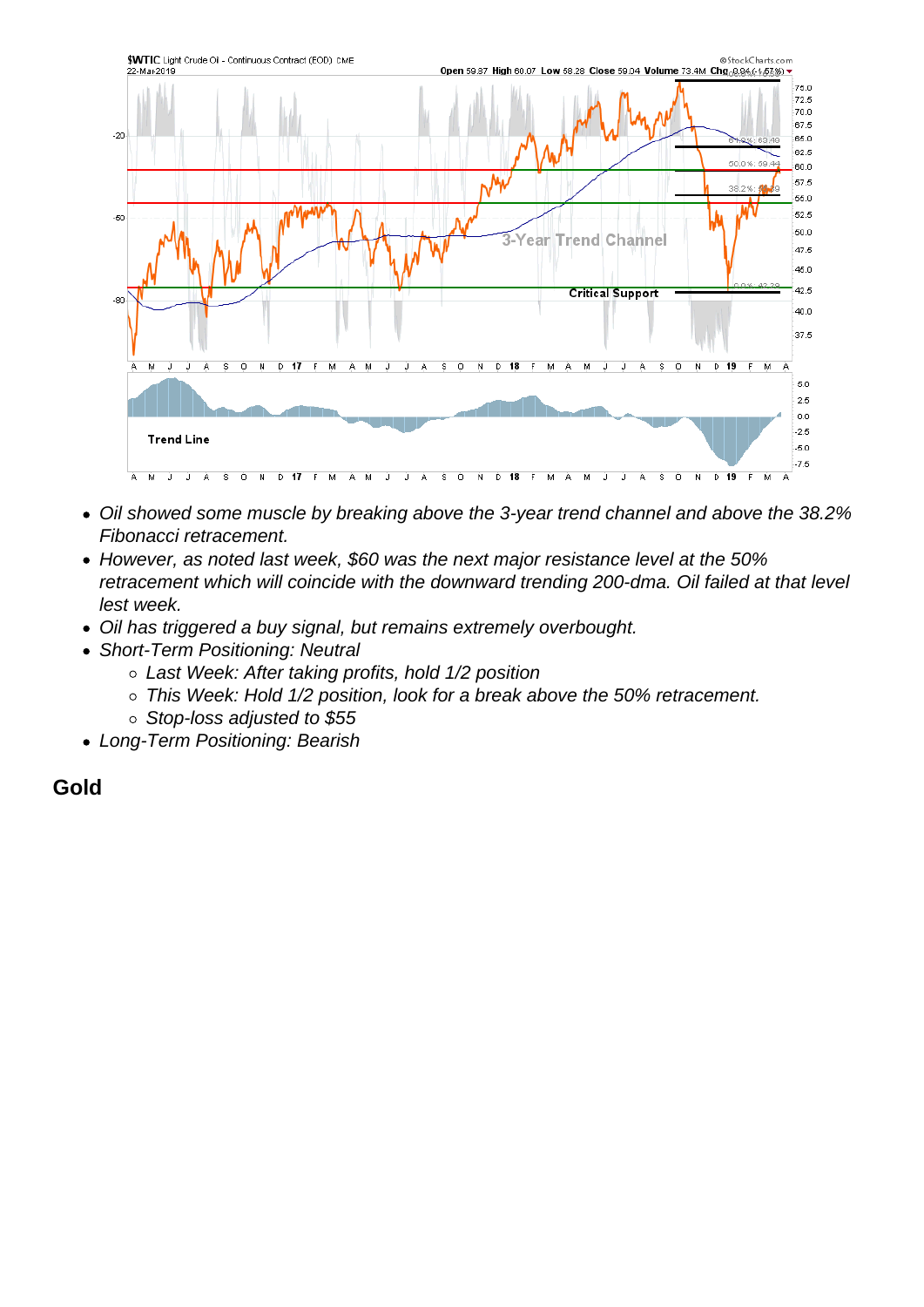- As we noted two weeks ago, the sell-off tested support at the 61.8% retracement of the decline and had gotten oversold.
- Gold turned up last week and remains on a "buy" signal but that signal is weakening.
- After adding to our position, gold has rallied, but that rally remains very unconvincing.
- Short-Term Positioning: Bullish
	- Last week: Hold positions.
	- This week: Hold positions
	- Stop-loss for whole position moved up to \$121
- Long-Term Positioning: Improving From Bearish To Bullish

## Bonds (Inverse Of Interest Rates)